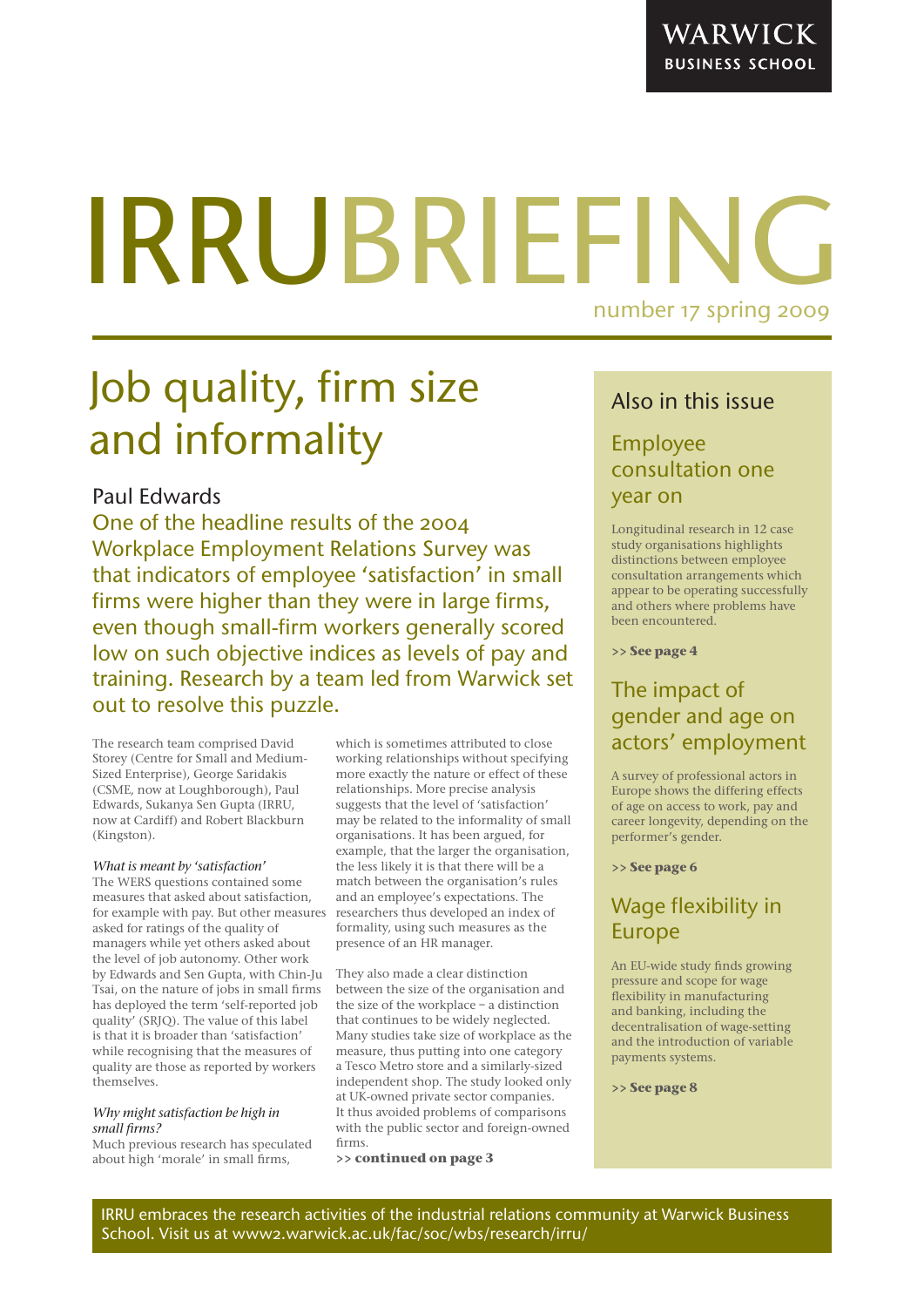## In this issue

This issue of *IRRU Briefing* carries features **L** based on four of our research projects. It also includes an update on IRRU's activities, covering selected recent publications, new research grants, our international links and forthcoming events.

Traditionally, employment practice in small firms was not a major focus of industrial relations research. This has changed, however, with the growing awareness among both researchers and policymakers of the need to understand the nature of employment relationships in such organisations. Within IRRU, a number of studies of employment relations in small firms have been undertaken in recent years. Our first feature draws on a study of the distinctive nature of employee attitudes and commitment in small firms, carried out in collaboration with academics from Warwick Business School's Centre for Small and Medium-sized Enterprises and Kingston University. Digging beneath the headline finding of the 2004 Workplace Employment Relations Survey that indicators of employee 'satisfaction' in small firms were higher than they were in large firms, the research finds that this outcome is explained in part by high levels of informality but also by an additional size effect.

A previous issue of *IRRU Briefing* (No. 15, autumn 2007) carried a summary of findings from the first phase of

government-funded IRRU-led research into organisational responses to the Information and Consultation of Employees Regulations 2004. The research provided an early assessment of employee consultation procedures introduced or modified in the light of the new regulatory framework. However, a key aspect of this project is its longitudinal dimension and our second feature reports on a subsequent phase of the research tracking developments in the operation of information and consultation arrangements in 12 case study organisations one year after they were originally researched. This highlights the distinctions between some which appeared to be operating successfully and others where problems had been encountered.

The third feature in this issue summarises key findings from a survey of professional actors across Europe examining the impact of gender and age on their employment. Despite the long-established status of performing work as a gender-integrated occupation, the survey, commissioned by the International Federation of Actors and funded by the European Commission, found differentiated effects of age on career longevity, pay and access to work, depending on the performer's gender. Among the key findings are that men generally have longer careers as performers than women; women as a group do not earn as much or as consistently as men across age categories; and far more women

actors feel disadvantaged by their gender in respect of the potential number and variety of roles, pay, ageing and the 'type' they are most often cast as, than do men.

Our final feature also draws on Europewide research – in this case a comparative study of wage flexibility coordinated by IRRU for the European Industrial Relations Observatory. Increased competition has created pressure for flexibility or variation in wages. This can involve the localisation of basic pay-setting, which may or may not be governed by multi-employer bargaining arrangements, and the development of new variable payments systems linked to measures of performance. Focusing on manufacturing and banking, the study finds only limited use of 'downwards' wage flexibility but evidence of an increasing decentralisation of wage-setting through supplementary bargaining and the introduction of variable payments systems which, especially in banking, are often at the employer's discretion. Both developments threaten to erode the traditional regulatory function of multiemployer bargaining that still persists in much of the EU.

We hope that you find *IRRU Briefing* No. 17 informative and accessible, and would be interested to receive any feedback.

Mark Hall, Professorial Fellow, IRRU

*IRRU Briefing* is published periodically by the Industrial Relations Research Unit. It contains summaries of key findings from current and recent research projects, information on new projects and publications, and analysis of significant industrial relations developments.

*IRRU Briefing* aims to inform and contribute to the thinking of practitioners in industrial relations and human resource management. IRRU's research ranges much wider than the topics covered in this publication. Many of our recent papers can be found on our web site.

Please go to: www2.warwick.ac.uk/fac/ soc/wbs/research/irru

For further information on our work, please contact IRRU's Research Coordinator at the address on the final page.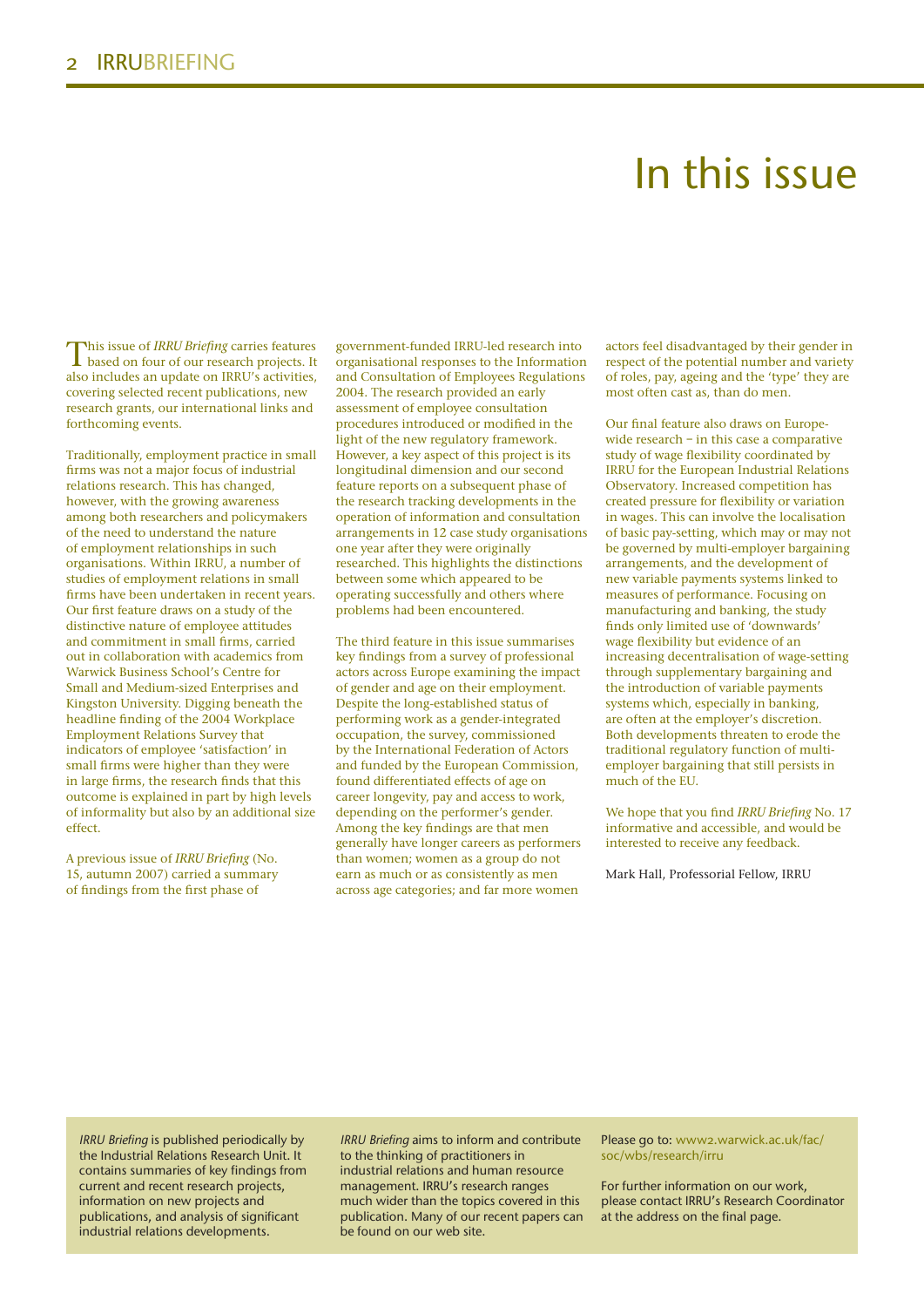## Job quality, firm size and informality

### << continued from page 1

#### *Key findings*

*Size and informality* The research found that formality increased with both organisation size and the size of the workplace. Looking just at organisations with a single workplace, among those employing 5-49 workers 7% had an HR specialist. The proportion rose to 80% among such organisations employing over 500 workers.

The growth in formality is depicted in Figure 1. This shows that the rise occurred in both multi-site and single-site workplaces, and that formality was higher in the former than the latter within organisations of the same size.

#### *Job quality and organisation and workplace size*

The measure of job quality showed a clear decline as the size of the workplace and the organisation increased, as also depicted in Figure 1. Among workplaces belonging to multi-establishment enterprises, it fell in the smaller size ranges and then stabilised at a workplace size of about 500. Among singlesite organisations, however, the decline continued across all ranges of workplace size.

#### *Job quality, formality and size*

The research then addressed the combined effects of formality and the measures of size on SRJQ, controlling for other possible effects such as employees' education and age. It found that formality generally tended to be associated with low levels of SRJQ. However, when the index was broken down into its individual elements, a more complex picture emerged. The more employee-centred aspects of formality such as involvement practices tended, albeit not uniformly, to have relatively positive effects on SRJQ, whereas the more bureaucratic ones such as the use of appraisal schemes had negative effects.

Over and above these effects, measures of size continued to play a role, with small organisations and workplaces tending to be associated with high SRJQ even when formality and other factors are controlled for.

The researchers' explanation for this turned to other work by the IRRU team, described in *IRRU Briefing* No. 14 (spring 2007). This work combined employee surveys with detailed investigation within small firms. It found that there was a genuine 'small firm effect' characterised by close working relationships between managers and workers. This did not necessarily mean high levels of loyalty or moral allegiance. But it did mean that there was a sense of a shared destiny between workers and owners.

#### *Implications*

One possible inference should not be drawn. This is that informality is simply a benefit to workers. Some elements of formality had positive associations with SRJQ. But there are two potential dangers to informality. The first can affect almost any firm, notably when standards of fairness and consistency are overlooked, with the result that, amidst apparent harmony, a dispute can emerge which can potentially lead to an Employment Tribunal case. The second affects the minority of firms where informality can degenerate into autocracy.

Informality has clear benefits, but these do not arise automatically within the small firm, and they are not a reason for a neglect of the quality of the employment relationship. Managers in such firms need to continue to think about how they reward and relate to employees; and as they grow they may need to consider formal means of doing so.

Turning to public policy implications, there continues to be an emphasis on formal accredited training and qualifications, as for example in the Leitch Review which identified national targets for the proportion of the work force with certain levels of formal qualifications. This perspective continues to underplay the informal aspects of skill formation, with the possible additional effect of distancing small firms from the training agenda.

But the alternative view, of assuming that small-firm informality is producing what is needed, is equally inadequate. The earlier IRRU study, looking at 89 small firms, found that about one-third of the workers included in the study could identify specific areas of their jobs where they needed more training. A different approach would develop ways of working with small firms. This might include specialist advisers knowledgeable about employment matters working at the level of the firm, together with a strengthening of associations bringing small firms together.

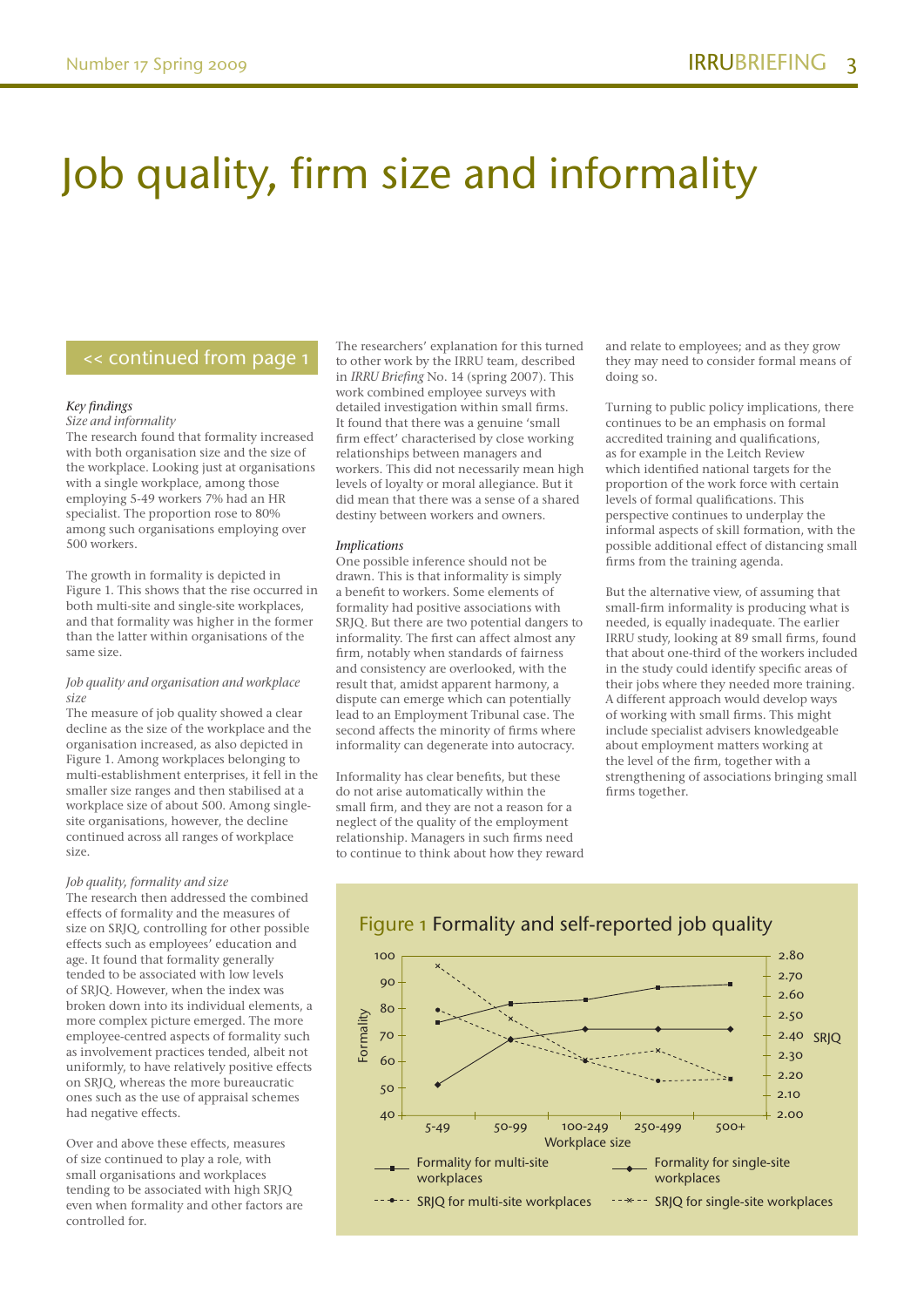## Employee consultation one year on

Mark Hall (IRRU), Sue Hutchinson (University of the West of England), Jane Parker, John Purcell and Michael Terry (IRRU)

This article looks at developments in the operation of information and consultation (I&C) arrangements in 12 case study organisations one year after they were originally researched. It is based on telephone interviews with a manager and a representative of the employees in 12 of the 13 organisations in which case studies were started in 2006 (see *IRRU Briefing* No. 15, autumn 2007). The interviews took place one year or more after the first research visit. Where possible an employee survey was also repeated. The aim was to track developments in the way the I&C arrangements were operating and identify the business and social contexts which influenced their operation. Four main themes were identified.

#### *The dynamics of employee involvement*

There was emerging evidence in four cases of the I&C bodies declining in effectiveness, and dissatisfaction was expressed usually by the both the management and the employee representative respondents. The evidence of weakness was seen in:

- a lack of weighty items on the agenda;
- the I&C body being bypassed in major organisational change;
- a lack of training, especially for new members of the I&C body;
- a managerial preference to use direct methods of communication and consultation;
- difficulties faced by representatives in communicating with each other and with their constituents; and
- a decline in the support provided by senior managers.

In contrast, in five cases there were signs of growing effectiveness, and, in a further three, stability in the operation of the I&C bodies. Growing effectiveness came

One year after initial research visits to 12 organisations that had introduced or relaunched employee consultation bodies in the context of the ICE Regulations, an IRRU-based research team undertook an interim assessment of developments in each case. This highlighted the distinctions between some which appeared to be operating successfully and others where problems had been encountered.

from representatives gaining greater understanding of the role and self confidence in performing it, including handling confidential information. This experiential learning applied as well to some managers on the I&C body so that meetings became more robust and worthwhile. Other positive changes included, in one or more of the organisations:

- having a rotating chair;
- focussing on external issues which impacted on the organisation such as the ban on smoking;
- calling in other senior managers from functional departments from time to time when the agenda item warranted it;
- attempts to build social networks;
- further training for employee representatives and participation in management training events; and
- the use of multiple channels to report back to constituents.

#### *The role of I&C bodies in major organisational change*

The experience of major change was a feature of eight cases. In four, the I&C bodies were largely ignored or bypassed. Where a trade union was recognised,

### The ICE Regulations

the need for statutory discussion on the issues was undertaken with the union. In other cases, in contrast, there was evidence of early provision of information on a confidential basis, special meetings held to review how the decision could be implemented, and a shared feeling of satisfaction with how this had been

Management is the crucial player in influencing how the consultation bodies operate and what role they have, if any, in major organisational change

handled. It was sometimes the case that managements felt inhibited from early consultation because of the sensitive nature of the timing of the information provision. Some claimed the stock exchange rules prohibited confidential disclosure. All this points to the very different ways in

The Information and Consultation of Employees (ICE) Regulations 2004 established a general statutory framework giving employees the right to be informed and consulted by their employers on a range of business, employment and restructuring issues. The legislation has applied since April 2005 to undertakings with at least 150 employees, since April 2007 to those with at least 100 employees and since April 2008 to undertakings with 50 or more employees. The Regulations provide considerable flexibility of response, and enable the adoption of organisation-specific information and consultation arrangements.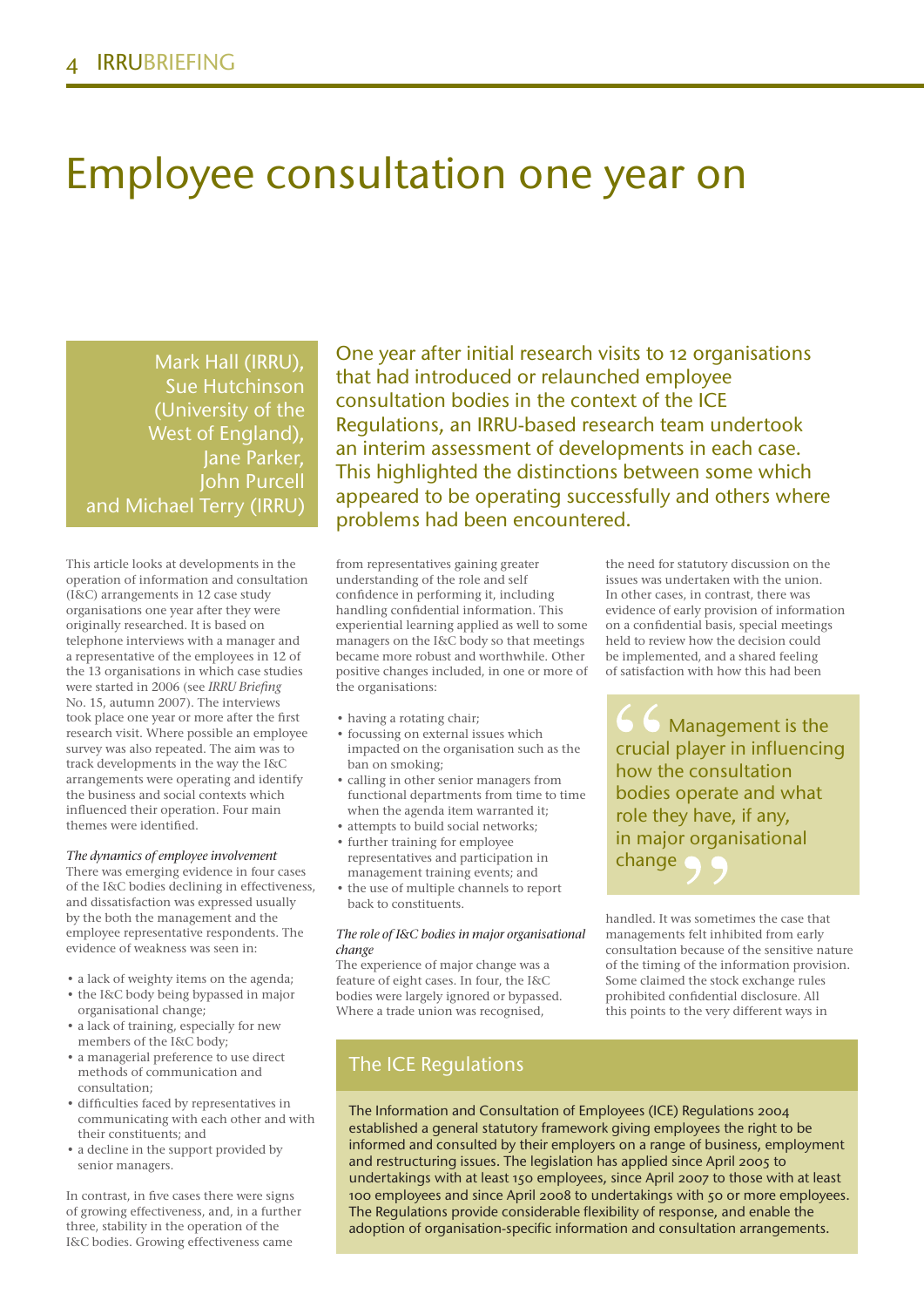which managers sought to operate and define 'consultation'.

*The changing experience of 'hybrid' I&C bodies*

Half of the case study organisations had established 'hybrid' I&C bodies which combine union and non-union representatives. In some cases this had been a cause of tension. One year later it appeared that there was now greater acceptance by the unions in these organisations and less fear that their role in collective bargaining could be undermined. In one case in particular there was evidence

of effective joint working in collective bargaining, consultation over major organisational changes, handling confidential information and discussion of business issues. The union felt that involvement in the I&C body gave them access to senior management and increased their credibility, especially with line managers.

*Generating a vibrant representational system* It was common, but not universal, to hear of staff apathy and the problem of

### About this project

The research is funded by the Department of Business, Enterprise and Regulatory Reform, Acas and the CIPD. It is investigating organisational responses to the ICE Regulations, paying particular attention to:

- how the strategic choices of management, employees and trade unions (where present) determine the organisation's approach to information and consultation;
- the key features and practical operation of organisations' information and consultation arrangements; and
- the impacts of information and consultation practices on management decision-making, employee commitment, employment relations climate and organisational effectiveness.

The research uses longitudinal case studies, tracking developments in each of the case study organisations over a two-year period. The case studies involve semi-structured interviews with senior management, trade unions (where present) and employee representatives, as well as an employee survey.

Three waves of case studies are being undertaken. During 2006, case studies began in 13 private sector organisations with over 150 employees. In 2007, a second wave of case studies began in eight organisations with 100-150 employees. A third and final wave of four case studies started during 2008 in organisations with 50-100 employees.

getting people to stand as representatives. Management in the more successful examples of operating I&C were proactive, working with representatives, promoting the I&C body, and using multiple channels of information like dedicated intranet pages and email lists. The purpose was to help representatives communicate with each other, and with their constituents. Training was important, not just for representatives but for managers on the I&C body and, in a few cases, I&C material was included on management training programmes and in induction events for new staff.

In the less successful cases it was more a matter of 'sink or swim', with the representatives left to solve the problems of communication. This was related to a lack of 'big' issues to discuss at the I&C body meetings with the consequence that it was felt that there was little to report back. In two cases all the original employee representatives had resigned for one reason or another.

#### *Assessment*

These are interim findings and things could have changed again by the time of the final research visit one year later. It is already clear, however, that it is management which is the crucial player in influencing how the I&C bodies operate and what role they have, if any, in major organisational change. Where management want a successful information and consultation system it reinforces the interest of employees in it. Where management do not support the I&C body or do not take it seriously this can undermine employee interest and involvement in a reciprocal manner.

The full text of the research report on which this article is based is available to download at:

http://www.berr.gov.uk/files/file48798.pdf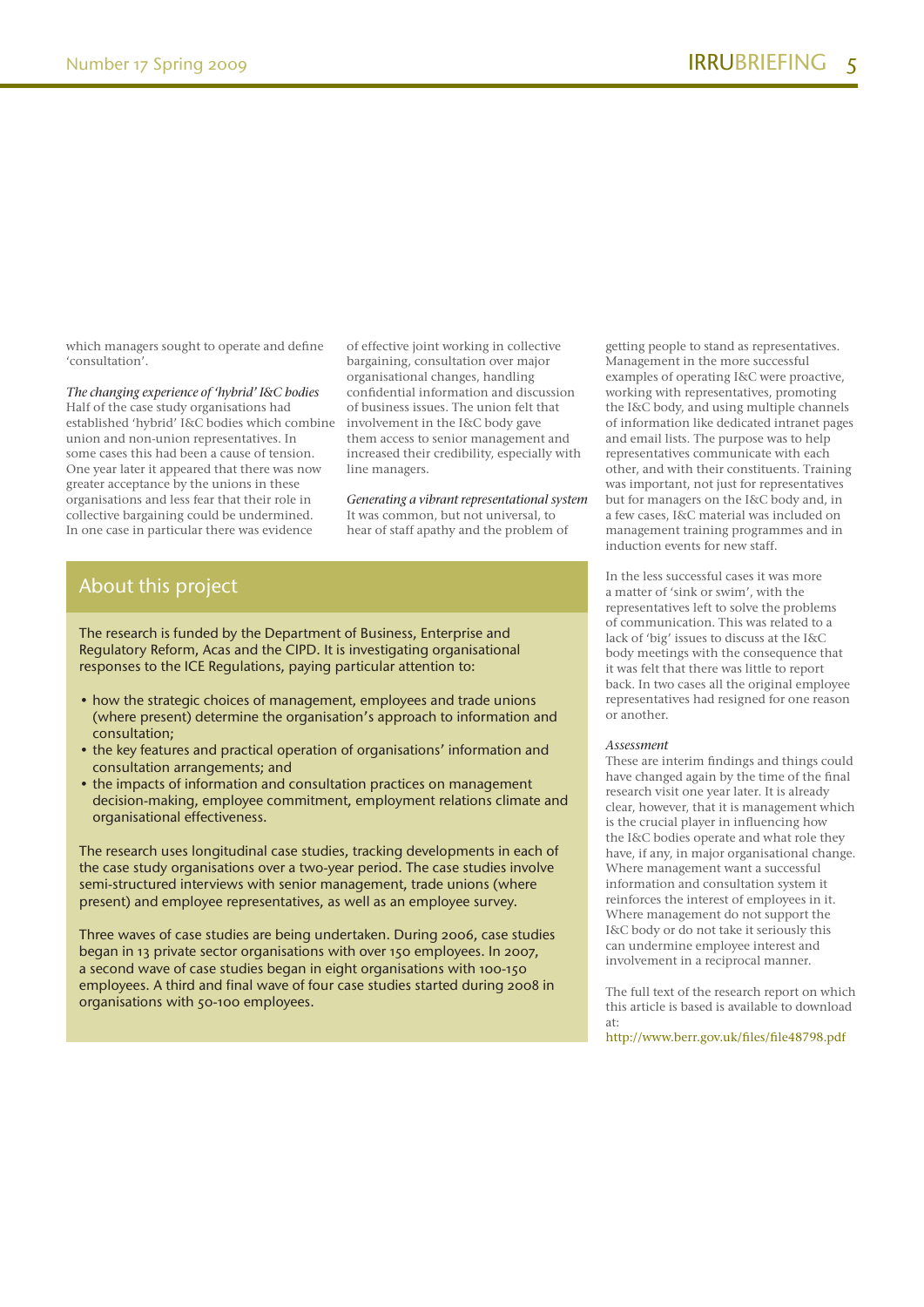## The impact of gender and age on actors' employment

### Deborah Dean

The International Federation of Actors (FIA) recently commissioned an online questionnaire to survey performers across Europe in film, television, theatre and radio on their perceptions of the effects of social identities (principally gender and age) on a range of areas including access to work, pay, content of work and career longevity. This project was funded within the 'social dialogue' strand of the European Commission's work.

#### *Background*

The EU's current 'roadmap' towards equality between women and men highlights six priority areas for action on gender equality, one of which is 'elimination of gender stereotypes'. Gender stereotypes are seen as centrally implicated in the existence and persistence of unequal outcomes in terms of employment and pay. Further, the declining birthrate and shrinking workforce in Europe has contributed to a focus on agerelated discrimination in employment. Perceptions of age are bound up with gender, and research shows that women are affected more as a group by negative perceptions of ageing, in particular regarding rates of employment and pay.

One of the primary explanations offered for gendered disparities in pay and career progression is occupational segregation, which is still a dominant feature of contemporary labour markets worldwide. However, professional acting has been a formally gender-integrated occupation in Europe for several hundred years. Acting requires exercise of the same skills, in the same workplaces, by both men and women at the same time. Therefore it is a particularly useful area of employment to explore in considering systemic patterns in relation to gender and age.

Findings from an EU-funded survey of professional actors in Europe indicate differentiated effects of age on access to work, pay and career longevity, depending on the performer's gender. This is despite the status of performing work as a long-established genderintegrated occupation.

#### *The survey*

There were 2174 respondents to the questionnaire: 54% women and 46% men. The overall response rate averaged 5% across the 21 countries involved, and no claims to statistical representativeness of all performers in Europe are made. However, the largest union in EuroFIA is Equity in the UK (47% of EuroFIA's affiliated membership) and Equity members accounted for 48% of the total number of responses. Further, membership of Equity is split evenly between male female actors (similar to the majority of EuroFIA unions), and so the 46% male response rate to this survey indicates a significant level of representativeness. Therefore, it is possible that the findings are generalisable to the wider performer population.

#### *Career longevity*

Men as a group are spread more evenly than women as a group across ages, career categories, length of time as a professional

performer and income categories. Women are more concentrated in the younger age groups (20-35, where they comprise twothirds of the total) and over a fifth more indicate that they 'work infrequently with little choice of employment opportunities' (61% of women as against 39% of men). The concentration of genders in particular age groups and 'length of time as professional performer' categories indicates that in general men have longer careers as performers than women. The largest percentage in any length of time performing category is 20% for both women and men. However, that 20% of women is in the 7-10 years category and the 20% of men is in the 30 years+ category.

#### *Pay*

Income is a key indicator of gender equality and respondents were asked about their financial income from performing (before tax) for the financial year 2006-7.



Figure 1 Performers' perceptions of advantage of gender in employment opportunity (% of respondents)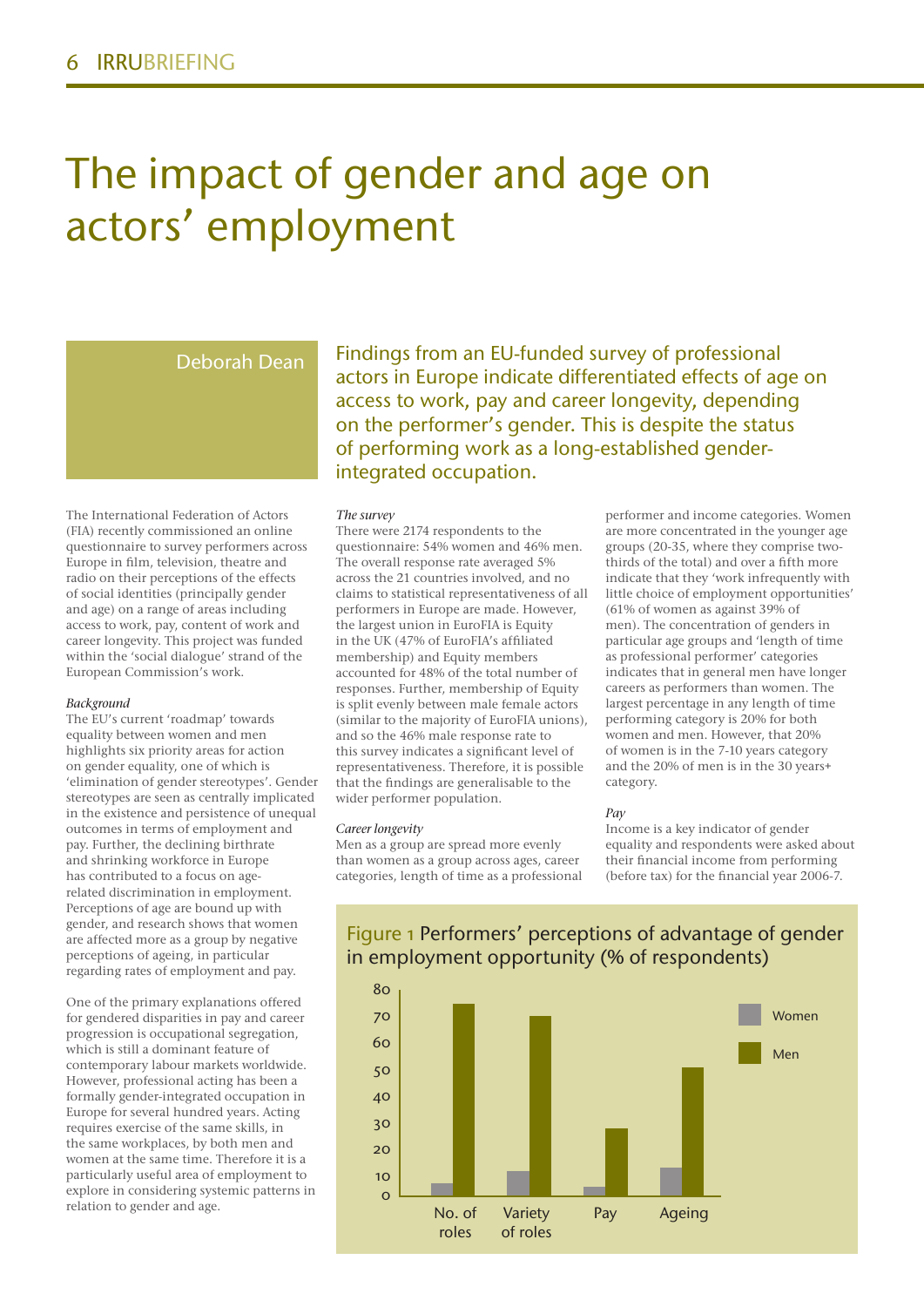The largest percentages of performers are in one of the two lowest income categories (under £6,000/€7,499 and up to £11,999/€7,500-15,499 category). This confirms previous International Labour Organisation, European Commission and nationally-based research on the generally low levels of income from performing.

While most performers earn very little from their work (and 5% of both genders earned nothing from performing in 2006- 7), there is a smaller proportion of men in the lowest income group (14 percentage points fewer than women) and a larger proportion in the highest income group (4 percentage points more than women, who comprise just 0.4% of performers earning £60,000/€75,000+).

Further, women as a group do not earn as much or as consistently as men across age categories: 26% of men see ageing as an advantage in relation to pay, 9% of men see it as a disadvantage (see Figures 1 and 2). In contrast, only 3% of women see ageing as an advantage in relation to pay; 49% of women see it as a disadvantage.

#### *Access to work*

As shown in Figures 1 and 2, one of the clearest findings was that women saw their gender as disadvantageous to them along a range of key dimensions, notably in respect of the potential number and variety of

3% of women see ageing as an advantage in relation to pay; 49% of women see it as a disadvantage

roles, pay and ageing (i.e. changing work opportunities beyond the age of around 40). In contrast, men performers saw their gender either clearly as an advantage or else as not either an advantage or disadvantage.

### Figure 2 Performers' perceptions of disadvantage of gender in employment opportunity (% of respondents)



There was also a large difference in perception of lack of employment opportunity as mainly due to gender: women 57%; men 6%. Perception of lack of employment opportunity as because of age was much closer, though still clearly differentiated: women 56%; men 28%

The responses of minority ethnic women performers on the key dimensions are closer to majority ethnic women than to minority ethnic men, indicating that they experience both multiple and intersectional disadvantage (perceptions of ethnicity compounded by 'aged' perceptions of gender).

Age and gender are also relevant to the younger performer: the survey's finding of greater concentration of women in the younger age categories indicates disproportionate labour market competition for women. Previous UK research highlighted the 'colonisation' of the smaller number of roles for women over 40 by already well-known performers and, in conjunction with the statistics on age concentration and disparity in number of available roles for women and men,

this suggests younger women performers are under greater pressure than their male peers to achieve recognition earlier, in order to sustain a career long-term.

#### *Conclusion*

In response to the key question 'Does ageing affect access to jobs, pay and career longevity differently depending on a performer's gender?', the simple answer is 'In general, yes'.

A recurring theme emerged. European actors work within the same broad 'rules' of perceptions of age, appearance and talent. They matter for all performers in terms of employment opportunity. However, the way these rules are understood and applied is broadly different according to gender, resulting in different labour market outcomes in a formally gender-integrated occupation.

Performers are paid to represent us to ourselves. The impact of age and gender on their employment, pay and career longevity gives us insight into the position of women and men more widely.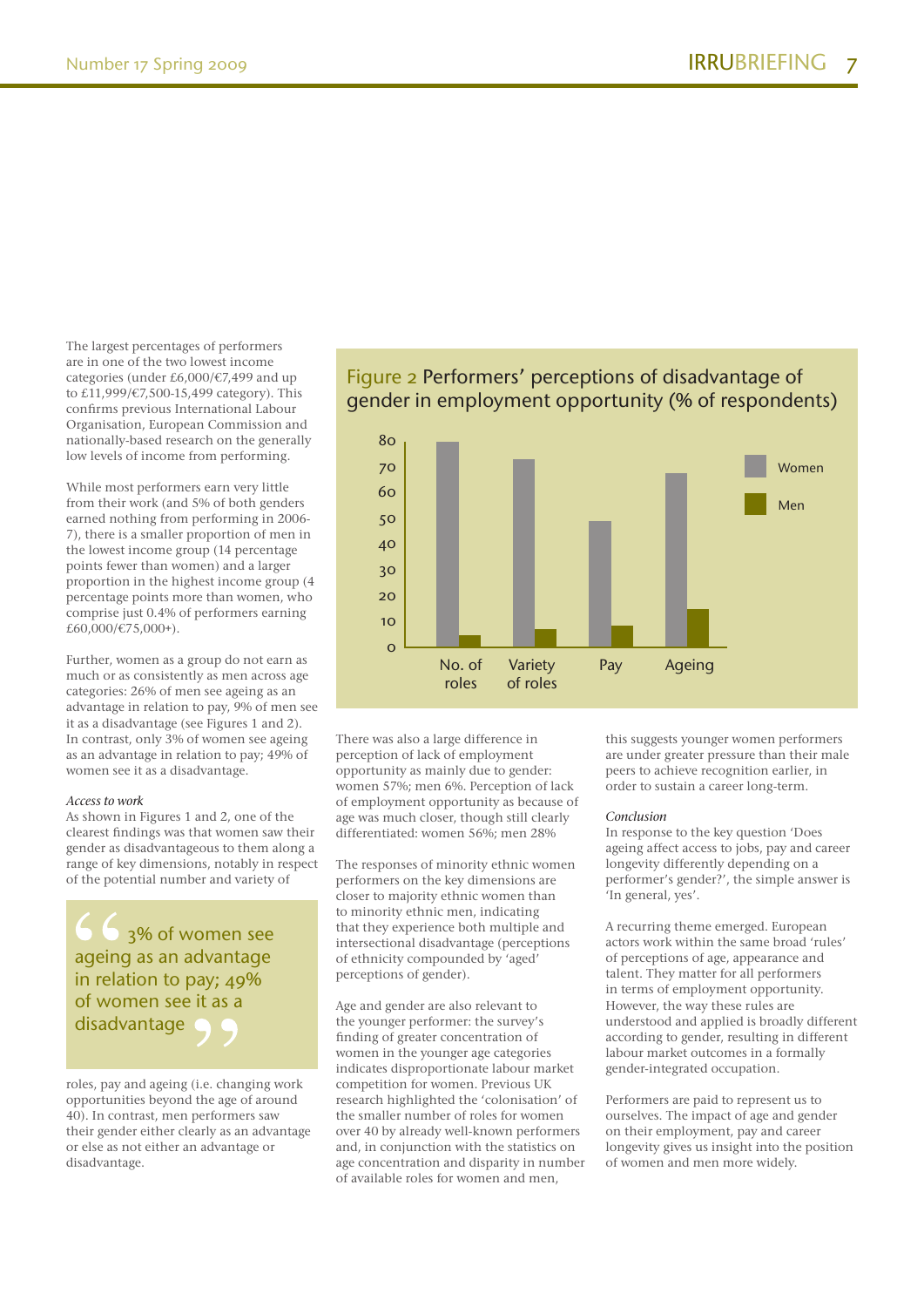## Wage flexibility in Europe

James Arrowsmith and Paul Marginson

The study found only limited use of 'downwards' wage flexibility, but evidence of an increasing decentralisation of wagesetting through supplementary bargaining and the introduction of variable payments systems. Across the EU, two developments are prominent in enhancing possibilities for wage flexibility. First, there has been further decentralisation within multiemployer bargaining systems, involving increased scope for the negotiation or determination of an element of wages at company level. Second, increasing use of variable payments systems (VPS) is reported across most, although not all, EU/ EEA countries.

#### *Wage flexibility and collective bargaining*

Concerning the first development, the traditional function of sector agreements in providing a floor which minimises wage competition within national product markets has tended to be eroded. In particular, in those countries where the floor provided by multi-employer agreements is tantamount to a norm for base wages, the possibility for derogation by individual companies facing economic difficulties and/or undergoing restructuring from sector wage norms, is now widespread in manufacturing.

Yet downwards wage flexibility would not seem to have become a generalised phenomenon, either under these derogation arrangements or under two-tier forms of multi-employer bargaining where sector negotiations tend to establish a minimum floor. Equally, downwards wage flexibility in the form of wage cuts, freezes or increases below sector norms seems

Internationalisation and intensification of competition within the EU's increasingly integrated market are reflected in both growing pressure and scope for wage flexibility under the differing wage-determination systems of member states. A new study for the European Industrial Relations Observatory focussing on two sectors – manufacturing and banking – examines the principal patterns of wage flexibility, their underpinning rationales and the role of, and implications for, collective bargaining.

to be hardly more prevalent amongst countries with single-employer bargaining arrangements, such as the UK and the majority of the EU member states in central and eastern Europe.

More generally, and to varying extent, there is increased scope under multiemployer bargaining for second-tier negotiations over at least an element of wages at company level, associated with increased upwards flexibility of wages. Such upwards flexibility arises in two main ways. First, is through scope for negotiations at company level which, in a significant number of countries and sectors, has been enhanced in recent years. Often scope for any companylevel wage negotiation is contingent on considerations of company performance,

productivity or profitability. Second, and relatedly, is the implementation of VPS insofar as these are paid 'on top' of collectively agreed wages, which is commonly the case.

*The scope for variable payment systems* Multi-employer agreements in some countries and sectors set out either frameworks for VPS or openings for negotiation of specified schemes at company level. But more usually, beyond general enabling clauses in sector agreements, VPS are left to company-level negotiation or determination. The result is space for unilateral implementation of schemes by companies, more marked in some countries than others. VPS are a feature in both banking and manufacturing in most countries, although

### Wage flexibility: key terms

*Base pay and variable pay*: Flexibility in base pay refers to the scope for supplementary bargaining, and the possibility of derogation (i.e. negotiated variation) from sector wage norms, under multi-level arrangements and wage freezes or reductions under single-employer arrangements. Variable pay includes schemes for additional payments such as individual or team performance-based pay, payments by results, and financial participation. Some forms of variable pay, such as appraisal-set pay, might affect the distribution of, and be incorporated into, base pay; others, such as bonuses, may not.

*Upwards and downwards flexibility*: Base pay might be 'downwardly flexible' in circumstances where companies gain exemptions from higher-level wage agreements; alternatively, supplementary bargaining over base pay might facilitate higher wages on top of that agreed at sector level. Variable pay, by definition, is likely to fluctuate up and down.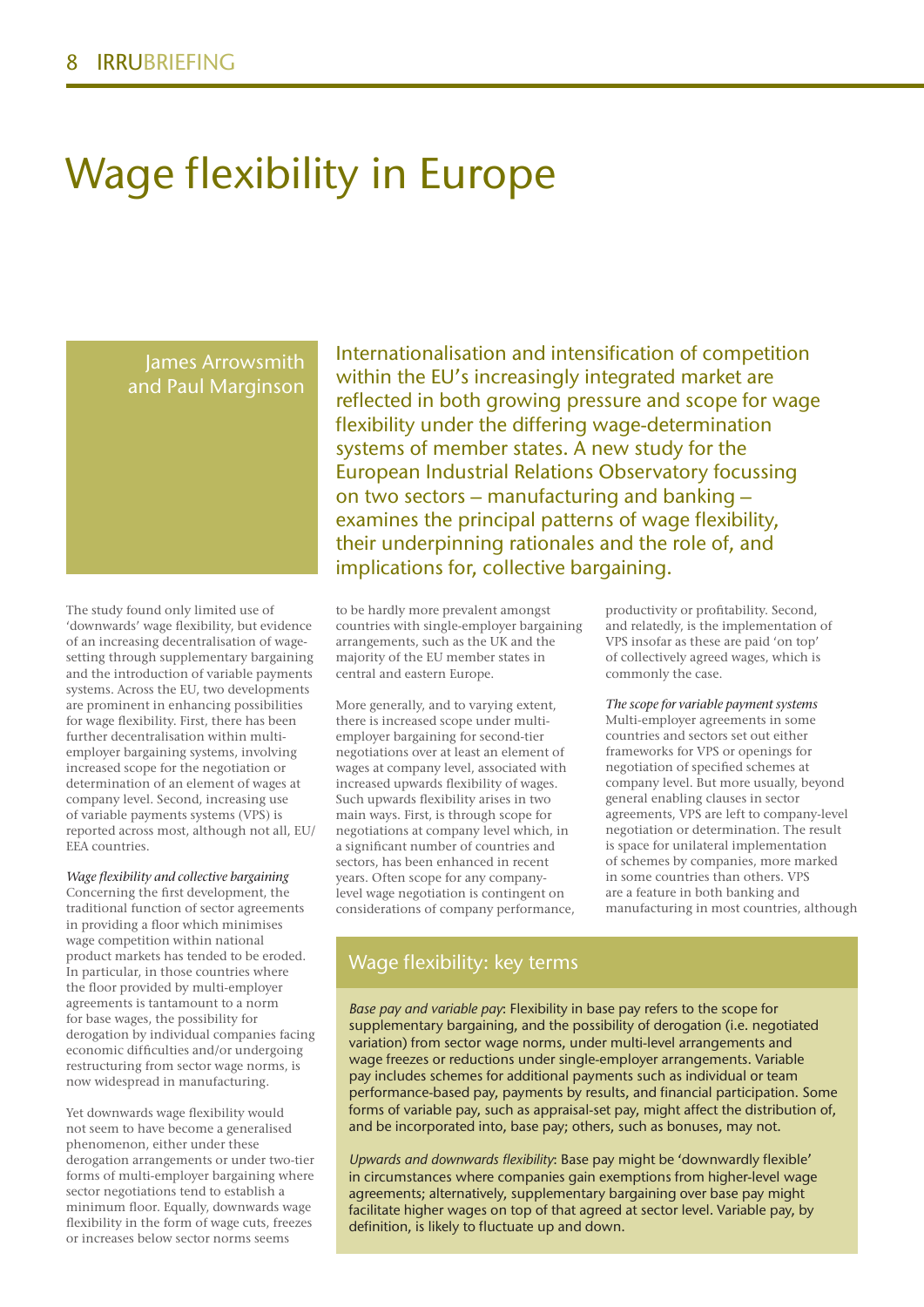they tend to be more widespread in the former than the latter. The significance of VPS for earnings is also greater in banking than manufacturing. Table 1 shows a noticeable trend away from piecework schemes and towards productivity bonuses and profit share in manufacturing, whilst in banking all forms of VPS have become more widespread as seniority systems are displaced.

In overall terms, the growth of VPS has been accompanied by some retreat in the purchase of collective bargaining on earnings, a feature which is more marked under single-employer bargaining and particularly amongst the eastern European new member states, than under multiemployer arrangements. This broad conclusion also varies according to sector and type of VPS. VPS are more likely to be regulated by collective agreements in manufacturing than in banking. And collective agreements are more likely to regulate productivity and other output- or sales-related bonuses, and also individual, appraisal-based performance pay, than company-performance bonuses and profitshare schemes.

#### *Employer and trade union perspectives*

A principal objective of employers' organisations in many of the countries where multi-employer bargaining arrangements prevail is to enhance further the scope for negotiation over an element, at least, of wages at company level. More specifically, employers organisations see this as better enabling wages to reflect the business situation of companies, including strengthening the link between wages and productivity, performance and profitability. In this context, VPS are seen as having a central role to play, and in a number of countries and sectors governed by multi-employer bargaining a priority for employers is to focus company-level wage negotiations on the implementation of such schemes. Similarly, employers' organisations in most countries and sectors with single-employer bargaining are keen to promote VPS.

In general, trade unions accord priority to protecting, and securing adequate increases, in base wages. Under multiemployer bargaining systems this tends to be expressed as a defence of existing

arrangements which establish sector wage norms. In almost all countries, however, they are not opposed to VPS, so long as the payments involved are additional, and do not threaten base wages. Considerable emphasis is also placed by unions on the need for schemes to be transparent and fair. The gender implications of the growing diffusion of VPS seem to have surfaced as an issue in a minority of countries. Where they have, awareness and activity is more evident amongst unions than employers' organisations.

#### *Future prospects*

It is difficult to foresee the competitive pressures for wage flexibility within Europe's single market relenting. Under multi-employer bargaining, wage-setting arrangements are likely to continue to become more responsive to the 'ability to compete' and 'ability to pay' of individual companies. VPS look set to become even more widespread, and whether schemes are brought within the remit of collective bargaining will be significant in determining the extent to which wage setting in Europe continues to be jointly governed, which is widely seen as a central characteristic of Europe's social model.

The full text of the comparative study on which this article is based is available to download at: http://www.eurofound.europa. eu/eiro/studies/tn0803019s/index.htm

## Manufacturing **Finance/banking** Piece-work Bonuses Profit-share Bonuses Profit-share Merit Austria V | 1 | | | | | 1 Belgium **1** 1 1 1 Bulgaria de la contra la contra de la contra de la contra de la contra de la contra de la contra de la contra Germany  $\overline{\phantom{a}}$ Denmark  $\forall$  |  $\uparrow$  |  $\uparrow$  |  $\uparrow$  |  $\uparrow$  |  $\uparrow$ Spain V | V | I | 1 France **A 1 1 1 1** Hungary  $\downarrow$   $\uparrow$   $\uparrow$   $\uparrow$   $\uparrow$ Luxembourg 个 Malta | ↑ | ↑ | ↑ | ↑ |↑ Netherlands 个 Norway **1** 1 1 1 Portugal and the portugal and the portugal and the political and the political and  $\uparrow$ Slovakia **V** | 1 | 1 UK

## Table 1 Notable trends in variable payment systems – selected countries

*Source: EIRO National Centres*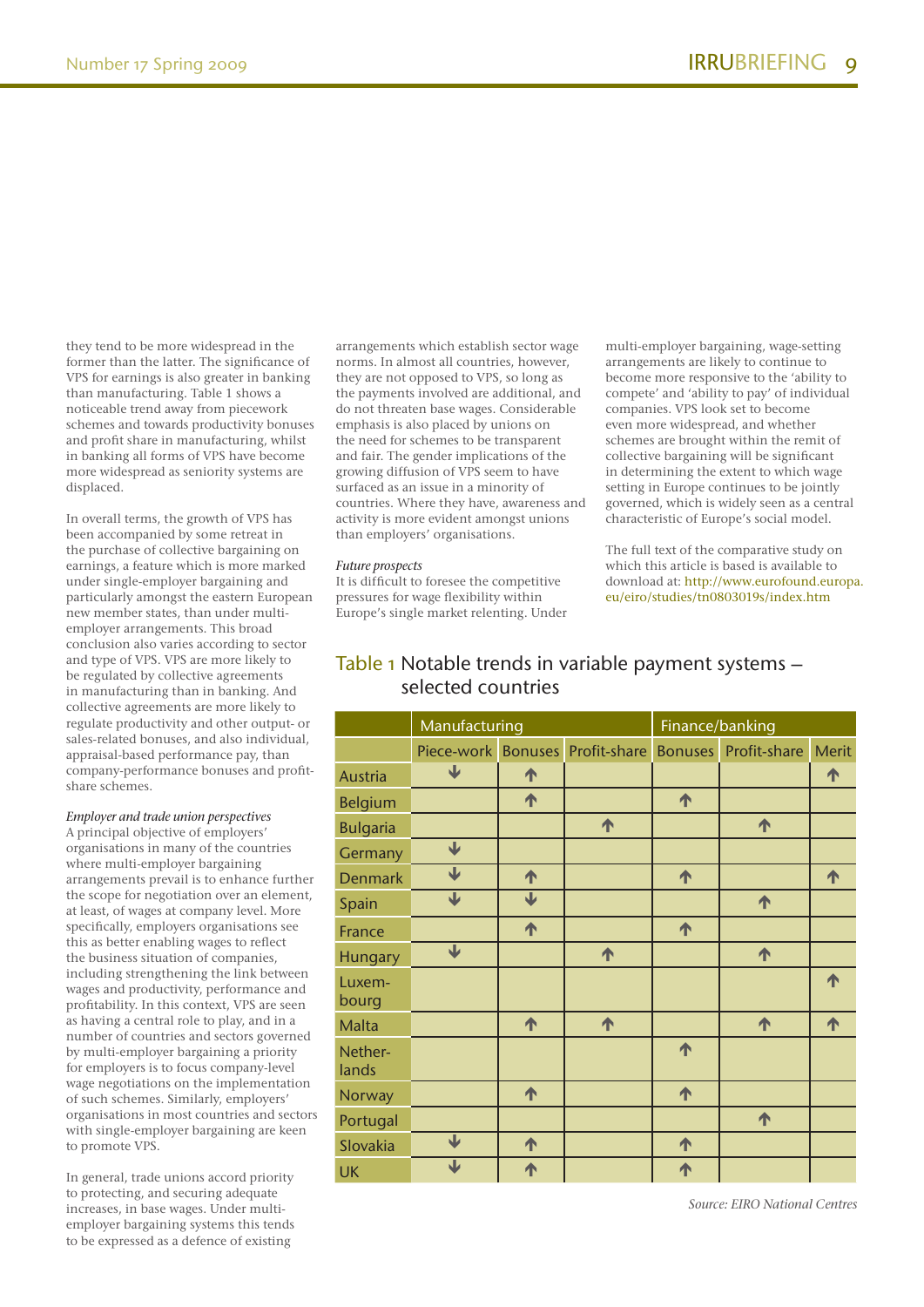## Research update

## Recently published

IRRU staff produce a wide range of books, reports, articles, chapters for edited collections and other published outputs. Details of these, and recent working and conference papers, are available from our website. Here we highlight three of our recent publications:

- *Strategy and Human Resource Management* by Peter Boxall (University of Auckland) and John Purcell, 2nd edition, Palgrave Macmillan, 2008. This book provides a critical yet highly accessible account of the strategic role of human resource management within organisations. Building upon the strengths of the best-selling first edition, the new edition expands its discussion of goals in HRM, builds a new typology of HR systems, contains new material on organisational culture and climate, and more fully examines HRM in services and the public sector. Updated to include the latest research and developments in the field, it continues to challenge students and practitioners to critically assess the role and contribution of human resources to organisations. It is also an invaluable resource for anyone interested in the role of HRM in business success.
- *Challenges in European employment relations*, edited by Linda Dickens. Has European economic and market integration curtailed the autonomy of national industrial relations actors and institutions? Or has it reinforced their roles in securing much-needed economic adjustment? This book assembles a range of papers originally presented at the 8th European Regional Congress of the International Industrial Relations Association, held in the UK in September 2007, to offer an in-depth comparative perspective on these questions. Leading academics from Austria, Belgium, Canada, Denmark, Germany, the Netherlands, Norway, Spain and the UK address key issues such as the employment relations implications of EU enlargement, the shift from manufacturing to services, changes in the gender composition and demographic profile of the labour force, and the growing influence of multinational companies. The book

was published in 2008 by Kluwer Law International in the Bulletin of Comparative Labour Relations series  $(no.67)$ 

• *Implementing information and consultation in medium-sized organisations* by Mark Hall, Sue Hutchison (University of the West of England), Jane Parker, John Purcell and Mike Terry. This report presents findings from interviews and employee surveys in eight case study organisations with 100-150 employees undertaken as part of an ongoing research project examining employee consultation practice in the light of the Information and Consultation of Employees Regulations 2004. The research found considerable similarities between the nature and operation of the case study organisations' information and consultation bodies and those of larger organisations studied. There were some differences in practice reflecting the greater informality and more limited HR capacity associated with smaller organisations. These included a lower incidence of contested elections for employee representatives and fewer 'strategic' issues being tabled for discussion by management. However, employee representatives received greater recognition of their role from the workforce than did their counterparts in the larger organisations. The research is funded by the Department for Business, Enterprise and Regulatory Reform, Acas and the CIPD (see below). The report was published in October 2008 in the Department's Employment Relations Research Series (no. 97) and is available to download at: http://www.berr.gov.uk/ files/file48723.pdf

## New research grants

*Governance of uncertainty and sustainability – challenges for employment, industrial relations, social and environmental policies in European countries*: Paul Marginson and Guglielmo Meardi have key roles in this major new research project which is funded under the European Commission's 7th Framework Programme and led by Colin Crouch of Warwick Business School's Institute of Governance and Public Management. Realisation of the project, which runs for three years

from March 2009, rests on successful collaboration between researchers from thirteen institutes in eleven countries. Marginson is jointly coordinating the research stream – one of six within the programme – on the changing role of collective bargaining as a mode of, and the emergence of territorial models of, labour market governance. Meardi is leading an examination of EU-level migration policies as part of the comparative policy studies stream. IRRU's share of the budget will be approximately €160,000.

*Information and consultation – longitudinal employer case studies:* During 2008, IRRU successfully secured an extension of funding from the Department for Business, Enterprise and Regulatory Reform, Acas and the CIPD for the third and fourth years of its research on employee consultation. The project, which began in 2006, is investigating organisational responses to the Information and Consultation of Employees Regulations. The £156,127 budget covers the period June 2008 to May 2010 and will enable the completion of the research.

## International links

*University of Montreal, Laval University (Québec):* IRRU researchers Paul Edwards and Paul Marginson are part of an international team, led by the Interuniversity Research Centre on Globalisation and Work (CRIMT) based at the University of Montreal, that has been awarded a 2.5 million Canadian dollar research grant year by the Social Sciences and Humanities Research Council of Canada to conduct a major study of work and employment in the context of globalisation. The CRIMT team will examine the involvement of institutional players in dialogue about change and seek to gain a better understanding of the capabilities required to evolve and thrive in the new global environment. Key issues include the cross-border organisation of production, citizenship in the workplace, the implementation of public policies that redistribute work rights and risks, new forms of collective representation, and the social aspects of comparative institutional advantage. Paul Marginson spent two months as Visiting Professor at the University of Montreal during study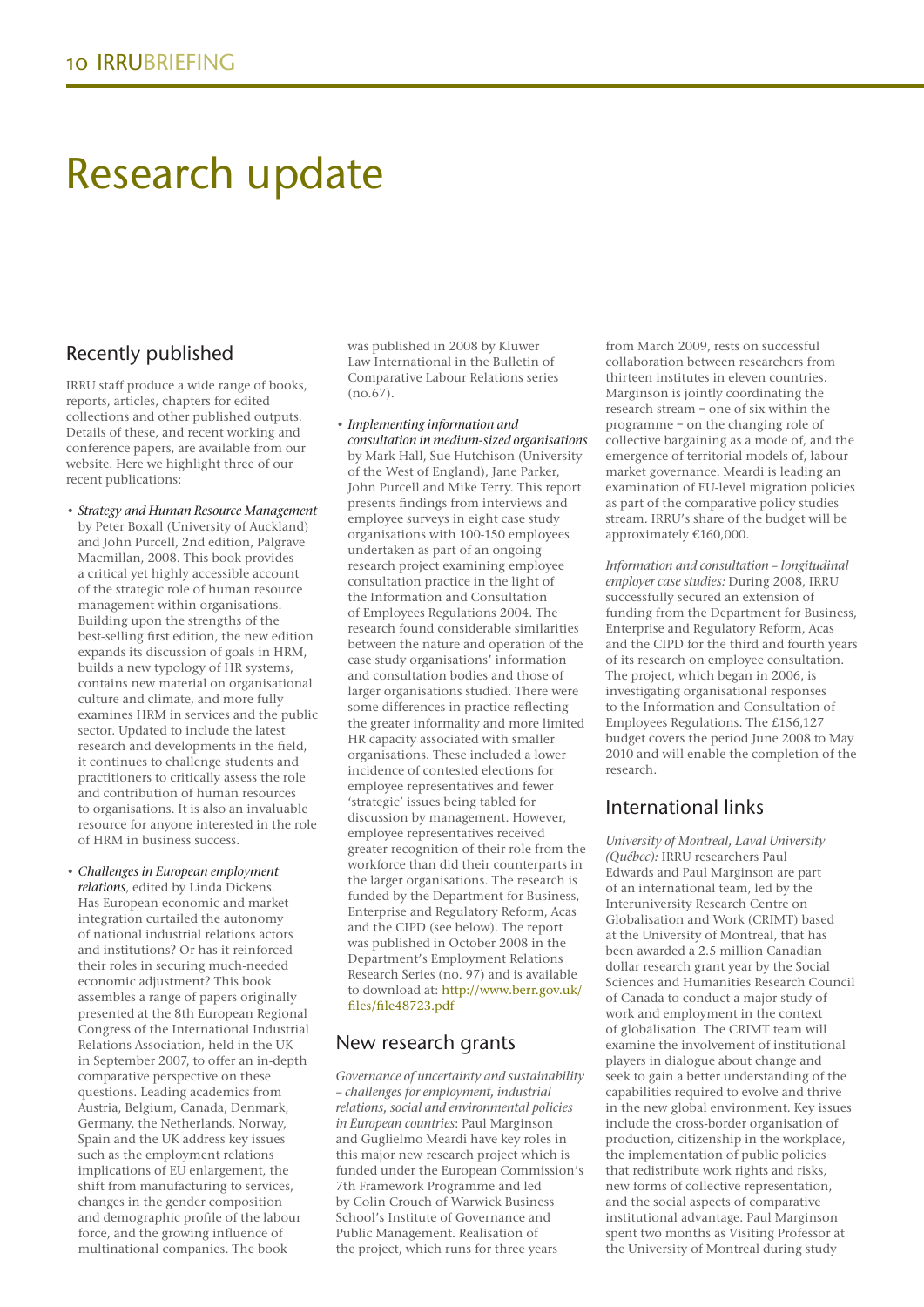## IRRU staff

leave in the autumn of 2008. He worked on developing comparative analysis of surveys of multinationals' employment practices undertaken in both Canada (by CRIMT) and the UK (involving IRRU), and contributed to the elaboration of proposed research on multi-level governance under CRIMT's new programme.

*EU/US doctoral workshop*: In September 2009, IRRU will be hosting an international workshop for doctoral researchers in industrial relations. A European workshop has run for several years, involving leading European institutions such as Amsterdam, LSE, Trier, Milan, Warwick and the Central European University, Budapest. A similar event for doctoral researchers from IRRU and Cornell University in the US was hosted by Cornell in 2007. In both cases the aim is to offer doctoral students a dynamic and challenging international forum in which to disseminate and debate empirical findings and theoretical insights deriving from their research. In 2009 it is IRRU's 'turn' to host both these events and we will be holding a joint workshop during September. This initiative will contribute to raising our international profile as well as fostering research excellence and building links with leading European and US institutions in IRRU's field.

## Forthcoming events

*Warwick-Acas Lowry lecture 2009*: The eighth annual Lowry lecture, organised by IRRU and Acas in memory of Sir Pat Lowry, will take place on 30 March 2009. The speaker will be Kieran Mulvey, chief executive of the Labour Relations Commission in Ireland. His theme will be 'The legal and voluntary framework for dispute resolution'. The lecture will be held at the EEF, Broadway House, Tothill Street, London SW1, starting at 5.00 pm. Attendance is by invitation only.

In 2008, IRRU said farewell to Professor Michael Terry who retired after a 34-year career at Warwick. He became a researcher at IRRU in September 1974 before joining the teaching staff, latterly taking on the role of Deputy Dean of Warwick Business School. Three other colleagues also left IRRU during the year – James Arrowsmith and Jane Parker to take up academic posts in New Zealand, and Sonia Liff to become a freelance researcher. Thomas Prosser joined IRRU as a Research Associate in July 2008 and Thomas Fetzer will take up a lecturing post in April 2009.

## Academic and research staff

Trevor Colling Ardha Danieli Deborah Dean Linda Dickens Paul Edwards Thomas Fetzer (from April 2009) Anne-marie Greene Mark Hall Paul Marginson Guglielmo Meardi Gillian Morris\*\* John Purcell Thomas Prosser Melanie Simms Keith Sisson\*

\* Emeritus Professor \*\* Honorary Professor

## IRRU Associate Fellows

James Arrowsmith Jacques Bélanger Mark Carley Tony Edwards Anthony Ferner Mark Gilman Richard Hyman Jane Parker Valeria Pulignano Helen Rainbird Monder Ram Sukanya Sen Gupta Michael Terry Chin-Ju Tsai Judy Wajcman David Winchester

## Support staff

Val Jephcott (IRRU Research Coordinator)

## IRRU doctoral students

Domenico Bevilacqua Heather Connolly (completed 2008) Chris Edger (completed 2008) Michael Frize Sophie Gamwell (completed 2008) Annette Hayden (completed 2008) Benjamin Hopkins Aristea Koukiadaki (completed 2008) Juan Lopez-Cotarelo Christina Niforou Thomas Prosser Emma Stringfellow